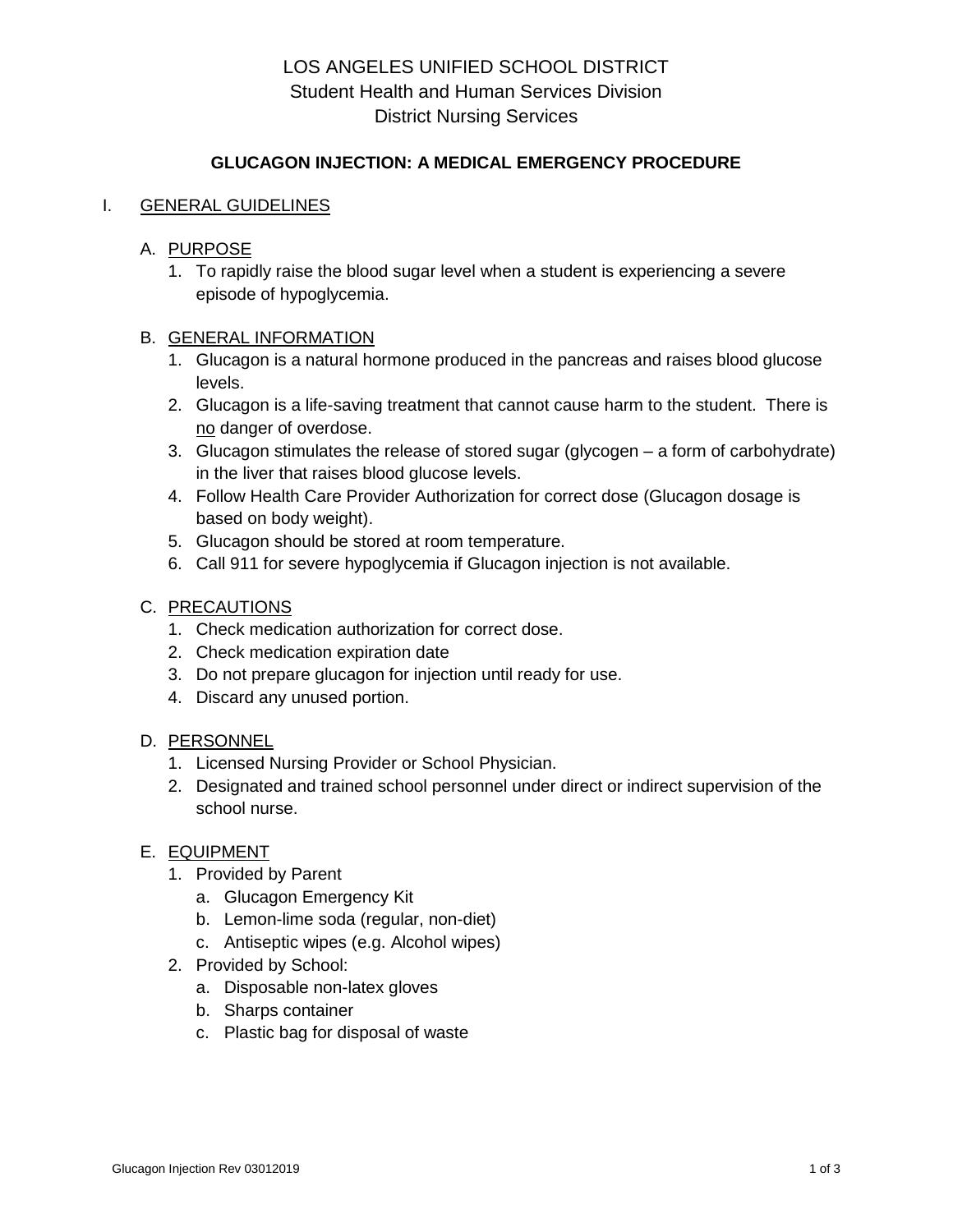# LOS ANGELES UNIFIED SCHOOL DISTRICT Student Health and Human Services Division District Nursing Services

# II. PROCEDURE FOR GLUCAGON INJECTION

| <b>ESSENTIAL STEPS</b>                                                                                                                                                                                                                                                                                                                                   | <b>KEY POINTS AND PRECAUTIONS</b>                                                                                                                                                                                                                                                                                                       |
|----------------------------------------------------------------------------------------------------------------------------------------------------------------------------------------------------------------------------------------------------------------------------------------------------------------------------------------------------------|-----------------------------------------------------------------------------------------------------------------------------------------------------------------------------------------------------------------------------------------------------------------------------------------------------------------------------------------|
| 1. CALL PARAMEDICS - 911 and obtain a                                                                                                                                                                                                                                                                                                                    | Designate someone to call paramedics. Do not                                                                                                                                                                                                                                                                                            |
| glucagon kit.                                                                                                                                                                                                                                                                                                                                            | leave student unattended.                                                                                                                                                                                                                                                                                                               |
| Turn student on their side.<br>2.                                                                                                                                                                                                                                                                                                                        | Prevent aspiration. Nausea and vomiting may<br>occur as side effects of glucagon or extreme<br>hypoglycemia.                                                                                                                                                                                                                            |
| 3. Prepare glucagon for injection.                                                                                                                                                                                                                                                                                                                       | Do not give if medication has expired, discolored                                                                                                                                                                                                                                                                                       |
| a. Remove flip-off seal from vial of                                                                                                                                                                                                                                                                                                                     | or does not dissolve completely.                                                                                                                                                                                                                                                                                                        |
| powdered glucagon.                                                                                                                                                                                                                                                                                                                                       | Do not remove plastic clip from syringe. The                                                                                                                                                                                                                                                                                            |
| b. Remove cover from needle on syringe                                                                                                                                                                                                                                                                                                                   | plastic clip will prevent the plunger from being                                                                                                                                                                                                                                                                                        |
| containing diluent (liquid contents) and                                                                                                                                                                                                                                                                                                                 | pulled out of syringe. Hold vial upright.                                                                                                                                                                                                                                                                                               |
| insert needle through rubber seal.                                                                                                                                                                                                                                                                                                                       | Prepared glucagon should not be used unless                                                                                                                                                                                                                                                                                             |
| c. Inject all of diluent into vial of powdered                                                                                                                                                                                                                                                                                                           | the solution is clear and of a water-like                                                                                                                                                                                                                                                                                               |
| glucagon.                                                                                                                                                                                                                                                                                                                                                | consistency.                                                                                                                                                                                                                                                                                                                            |
| d. Swirl vial gently until powdered                                                                                                                                                                                                                                                                                                                      | Keep tip of needle in the solution while                                                                                                                                                                                                                                                                                                |
| glucagon dissolves completely.                                                                                                                                                                                                                                                                                                                           | withdrawing dose to help prevent air bubbles.                                                                                                                                                                                                                                                                                           |
| e. Hold vial of prepared glucagon upside                                                                                                                                                                                                                                                                                                                 | If air bubbles do occur, remove air from syringe                                                                                                                                                                                                                                                                                        |
| down and withdraw solution.                                                                                                                                                                                                                                                                                                                              | by tapping side of syringe and gently pushing up                                                                                                                                                                                                                                                                                        |
| Remove needle/syringe containing                                                                                                                                                                                                                                                                                                                         | the plunger until a dribble of solution is created at                                                                                                                                                                                                                                                                                   |
| f.                                                                                                                                                                                                                                                                                                                                                       | tip of needle and no air bubbles remain in the                                                                                                                                                                                                                                                                                          |
| prescribed dose of glucagon from vial.                                                                                                                                                                                                                                                                                                                   | syringe.                                                                                                                                                                                                                                                                                                                                |
| 4. Administer glucagon injection.<br>a. Cleanse injection site with alcohol wipe,<br>if available.<br>b. Insert needle straight (90 degree angle)<br>into injection site and inject glucagon by<br>pushing in plunger of syringe slowly.<br>c. Withdraw needle gently. Massage<br>injection site.<br>d. Discard syringe and vial in sharps<br>container. | If possible, put on gloves.<br>The middle of the outer thigh is the preferred<br>injection site. Do not pinch the skin.<br>Hold syringe like a dart. Take care not to<br>contaminate the needle or puncture yourself.<br>DO NOT RECAP SYRINGE.<br>Stay with the student and keep them on their side<br>until they regain consciousness. |
| 5. Recovery may take 10 to 20 minutes. if                                                                                                                                                                                                                                                                                                                | Nausea and vomiting may occur. Juice may                                                                                                                                                                                                                                                                                                |
| student becomes conscious and is able to                                                                                                                                                                                                                                                                                                                 | aggravate nausea.                                                                                                                                                                                                                                                                                                                       |
| swallow, give sips of fast acting sugar                                                                                                                                                                                                                                                                                                                  | Effects of Glucagon on Blood Glucose can last 2                                                                                                                                                                                                                                                                                         |
| (regular lemon-lime soda)                                                                                                                                                                                                                                                                                                                                | to 12 hours.                                                                                                                                                                                                                                                                                                                            |
| Notify parent and school nurse.                                                                                                                                                                                                                                                                                                                          | Parent must replace Glucagon Emergency Kit                                                                                                                                                                                                                                                                                              |
| 6.                                                                                                                                                                                                                                                                                                                                                       | when child returns to school.                                                                                                                                                                                                                                                                                                           |